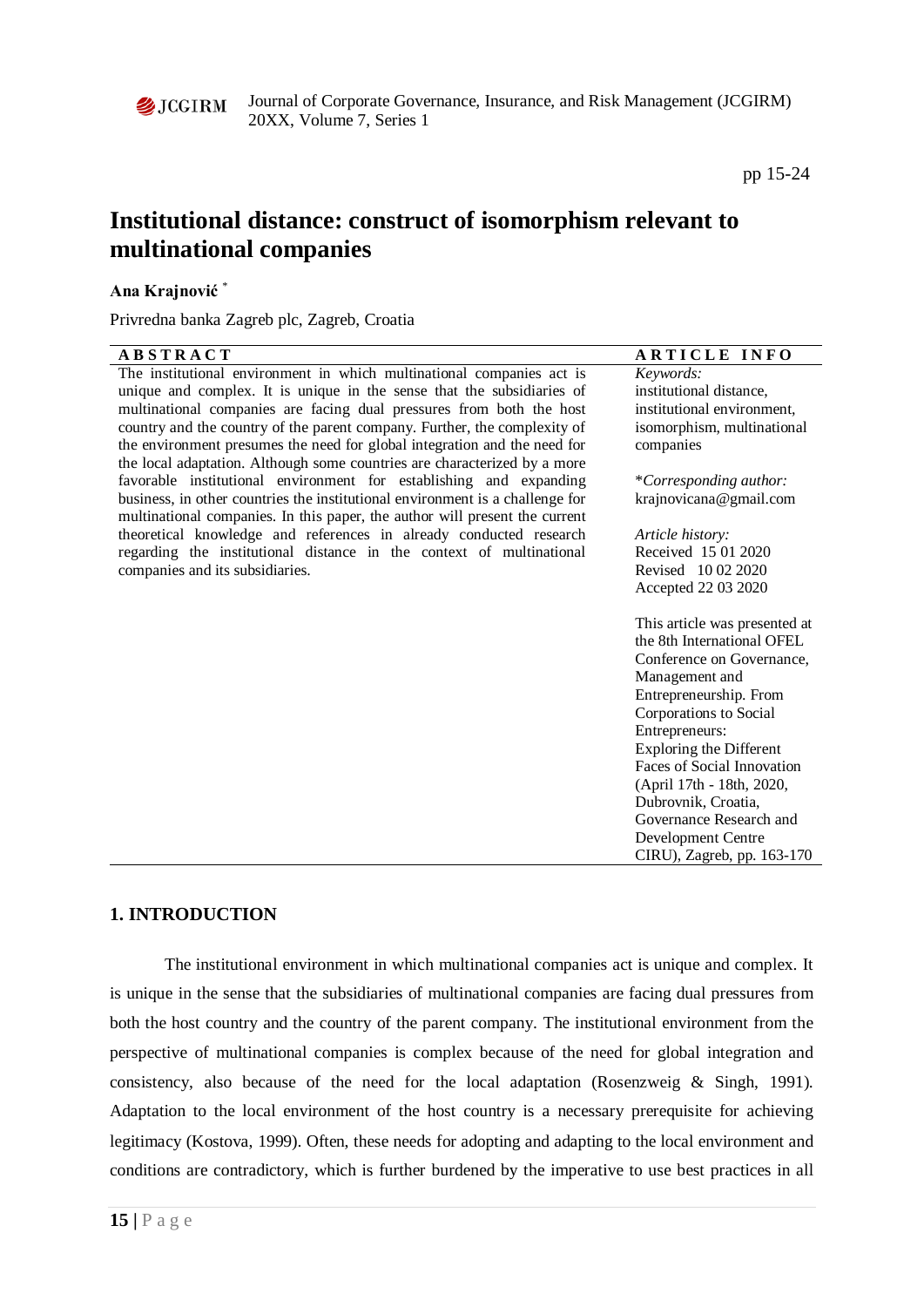subsidiary countries in order to easily manage and utilize competencies to achieve efficiency (Taylor, Beechler & Napier, 1996).

Although some countries are characterized by a more favorable institutional environment for establishing and expanding business practices, in other countries the institutional environment is a challenge. Institutional theory theorists suggest that challenges and difficulties from the institutional setting are related to institutional pressures to make companies isomorphic to local conditions and practices to make foreign businesses legitimate (Kostova & Roth, 2002) and on the other hand, the more institutional the distance, the more the transfer of the parent company's business practices to its subsidiaries is difficult.

This review paper will provide insight into the theoretical perspective of institutional distance as a construct inseparable from the operations of multinational enterprises in today's business environment. Additionally, the empirical findings of the conducted research so far in the relevant literature will be presented

#### **2. INSTITUTIONAL DISTANCE: THEORETICAL BACKGROUND**

Institutional distance is defined as the relative difference in the quality of institutions of the country of origin and the host country (Gaur & Lu, 2007), and in the conceptualisation of this matter the differences in market, political and social conditions that represent institutional quality are analyzed. The inefficiency or poorly established key institutions in the host country will adversely affect the operations of the subsidiaries operating under such local conditions. The lack of appropriate market mechanisms for information distribution and the lack of transparency increases the cost of identifying and evaluating a multinational subsidiary as a credible business partner for other players in that market. Furthermore, poorly regulated political and legal institutions limits establishing quality business contracts, potentially leading to an inability to build stable and long-term relationships with local suppliers, which will impede the exchange and distribution of goods and services (Pattnaik, Choe & Singh, 2015).

Institutional distance can also be seen as the extent of institutional differences between the country of origin and the host country. Institutional distance is based on the institutional profile of the state, which consists of three dimensions: regulatory, cognitive and normative (Kostova, 1999). Institutional distance provides an explanation for the organizational behavior of multinational sunsidiaries and monitors the operations of subsidiaries in two key aspects: (1) establishing legitimacy in the host country and (2) transferring strategic orientations and organizational practices from the parent company to foreign subsidiary (Kostova & Zaheer, 1999). Edwards and Kuruvilla (2005) imply that the institutional environment of the host country is complex and idiosyncratic and may be an obstacle to the successful transfer of business practices. Hall and Soskice (2001) focused on identifying specific attributes of the institutional setting at the country level, and used the results to explain variations in inter-institutional organizational behaviors and the degree of differences between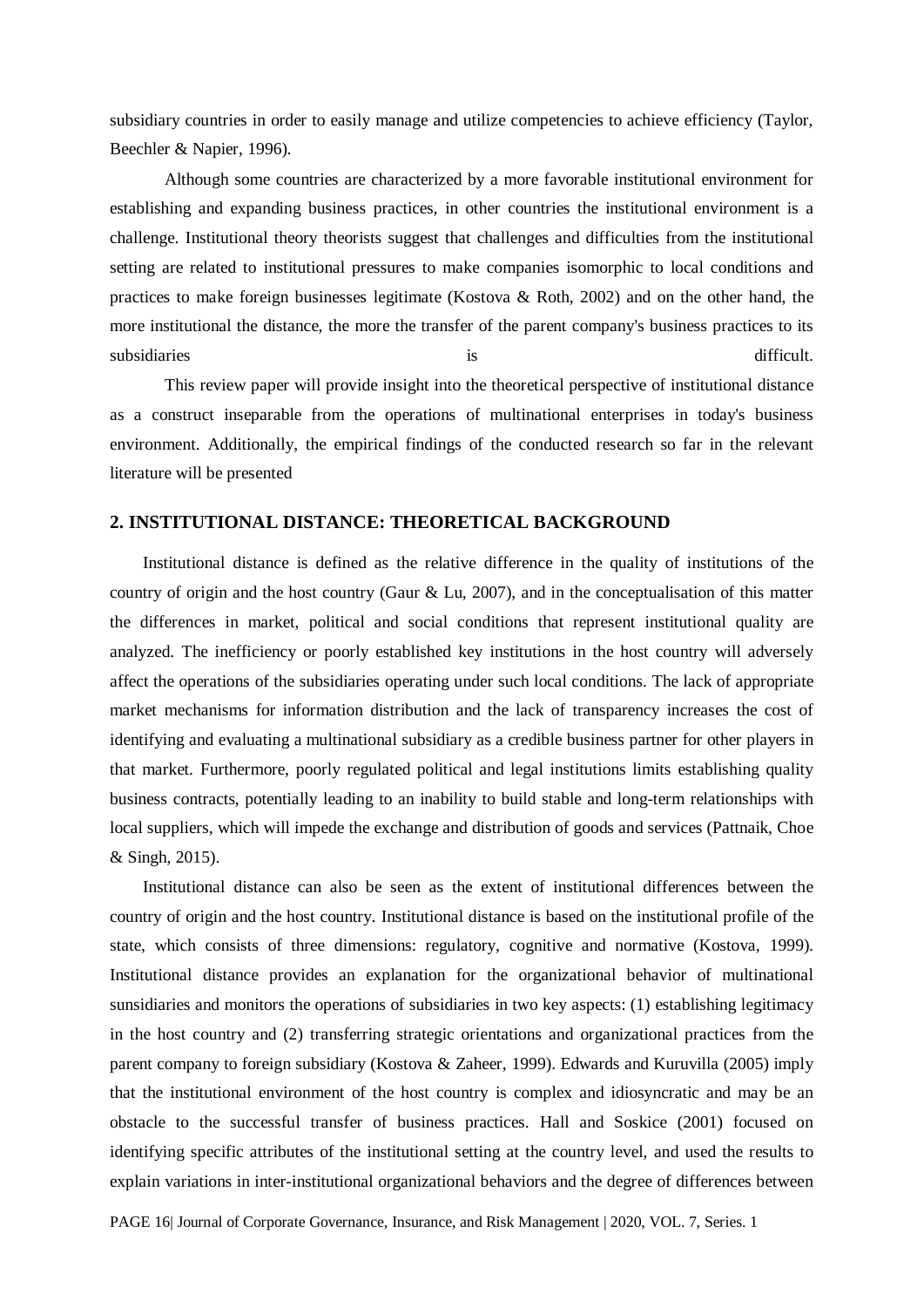institutional environments across countries. Kostova (1999) finally systematized the institutional differences that multinational companies face as institutional distance; the greater the difference between the institutional environment of the host country and the country of origin, the more severe are the difficulties in transferring and establishing organizational business.

Institutional infrastructure is often subject to layering processes (Mahoney & Thelen, 2010), that is, new institutions are added to existing previous institutions and can be potentially revived or used for new purposes. This conclusion offered a perspective on how institutional environments are characterized by a multitude of different institutional logics and interpretations of the environment (Thornton & Ocasio, 2008). When these logics coincide or are ambiguous they can create multinational enterprises a strategic opportunity and a solution for overcoming distances, creating patterns of behavior that have hitherto deviated from the host country's standard business practices (Jackson, 2010).

The resources offered by the institutional context of the host country provide MNCs with the opportunity to use, reinterpret, or adapt behavior to overcome institutional distance and to shape behavior acceptable in the host country. However, over-availability of resources can adversely affect the overcoming of institutional distance precisely because of institutional complexity and the "pluralistic institutional environment" of which Micelotta and associates (2017) wrote, concluding that institutional plurality makes it difficult to assimilate and engage in institutional change.

The formal regulatory component of institutional distance influences the increase in the cost of learning the "rules of the game" in international business and the new environment. Multinational subsidiaries face a liability of foreigness that is likely to act as a source of competitive disadvantage for a multinational enterprise (Eden & Miller, 2006). Although the tendency in some industries is to standardize business practices to reduce the effect of institutional differences across countries (Larsen & Manning, 2015), institutional distance influences important strategic decisions such as business expansion locations (Schwens et al., 2011), ownership issues (Eden and Miller, 2004), and the analysis of business performance of foreign affiliates (Gaur & Lu, 2007).

Gaur and Lu (2007) argue that while there are potentially negative effects on a subsidiary operating in a country with different regulatory institutions, remote regulatory environments provide opportunities for institutional arbitrage. For example, in the United States, many multinational companies with originally weak regulatory contexts in the country of origin set up R&D centers to benefit from well-placed intellectual property protection contracts. However, in cases of perceived high levels of institutional distance, Gaur and Lu (2007) argue that the scope of such arbitrage becomes narrower, resulting in a decrease in competitive advantage. As regulatory institutional distance increases, subsidiaries face an institutional distance where they cannot find an adequate solution and where relational dangers are too high and ultimately adversely affect the performance of the subsidiary.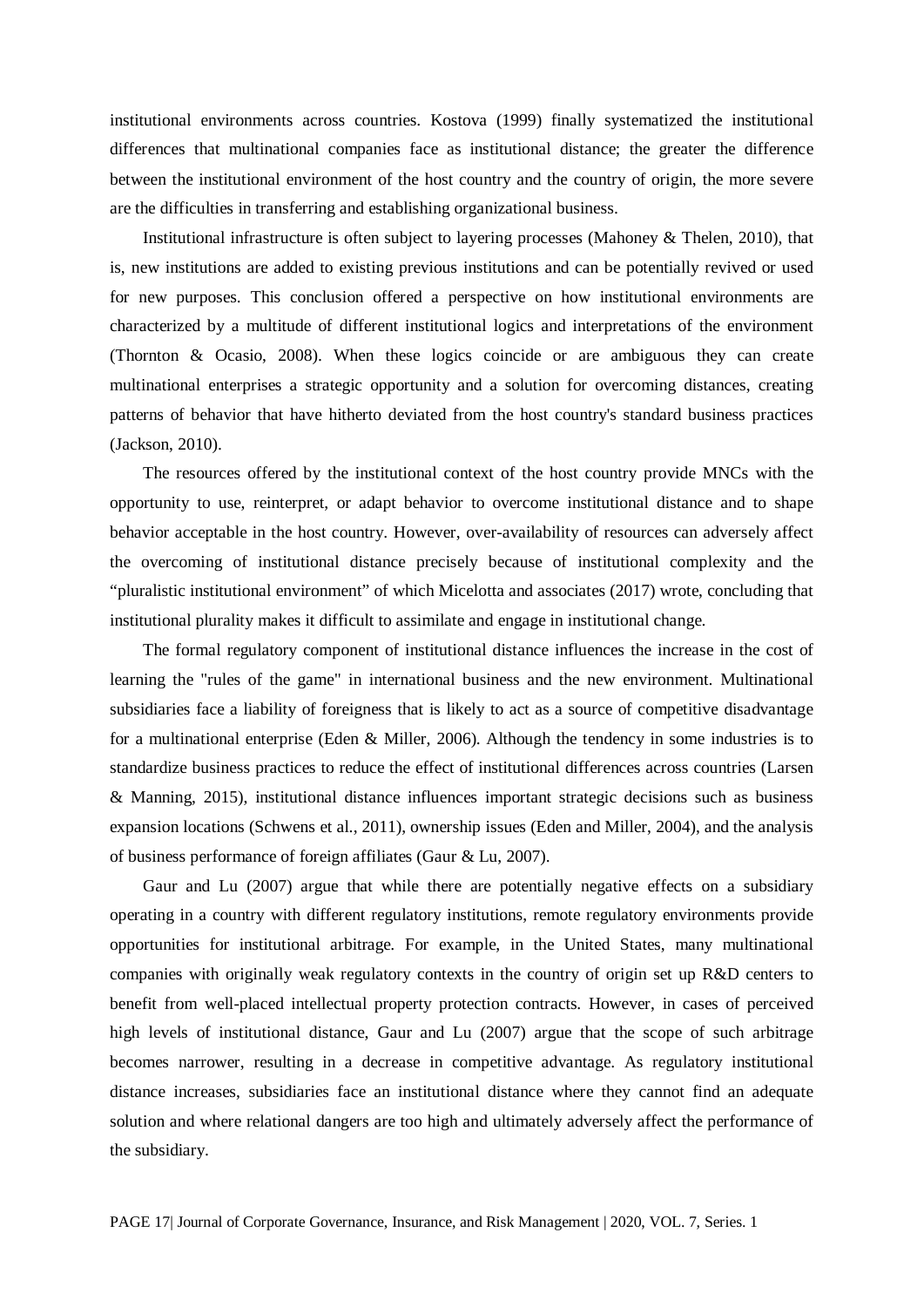Differences in formal institutions, such as laws and regulations, and the implementatin, as well as differences in informal institutions such as norms and cognitions that result from cultural differences (Peng et al., 2009) affect the organizational behavior of multinational subsidiaries. Institutional theory assumes that "regulatory" differences between countries will increase the "foreigner" characteristics of subsidiary and increase the cost of learning the "rules of the game" (North, 1991). Differences also arise from the different types and characteristics of business systems between countries that affect the way capital and labor are organized and controlled, managed by economic exchanges and competing interests, and state policies affect economic activities, the financial system and education systems..

### **3. OVERVIEW OF THE MOST SIGNIFICANT RESEARCH**

Recent empirical research has conceptualized institutional distance as a multidimensional construct given the complexity of the institutional environment (Fortwenge, 2016). Researchers have shifted their interest towards defining the dimensions and attributes of the institutional environment that are critical to international business and the behavior of MNCs. Countries differ in the way companies coordinate business activities, and institutions vary in strength, so institutional pressures also appear at different intensities. Furthermore, institutions are different globally and internationally; even geographically close countries often have significantly different institutional environments. The latter is increasingly approached to understand the institutional environment as one that offers a particular source of resources for strategic opportunities and is no longer seen solely as a limiting factor (Dörrenbācher & Geppert, 2017).

The degree of institutional distance is usually calculated by summing the specific values of the cognitive, normative and regulatory dimensions that represent a particular institutional environment (Kostova, 1999): the greater the distance between the two countries, the greater and negative is the effect of the distance (Kostova & Roth, 2002). This perspective of institutional distance has proved significant as it explains the burning problems of international business such as why MNCs have difficulty transferring business practices to subsidiaries (Kostova & Roth, 2002), but does not provide explanation for how and why institutional distance between the two countries is so significant for transfer of practices.

Jackson and Deeg (2008) conclude that institutional distance also affects the difference in terms of coordinating business activities in a particular institutional setting. Ahmadjian (2016) points out that the specifics of countries are characterized by a certain societal logic. Institutional distance is often shown only as the difference between the institutional infrastructures of the two countries. What this perspective lacks is a reflection on how institutions can weaken or more severely restrict organizational behavior, and that institutionalization must necessarily be scaled; the varying degrees of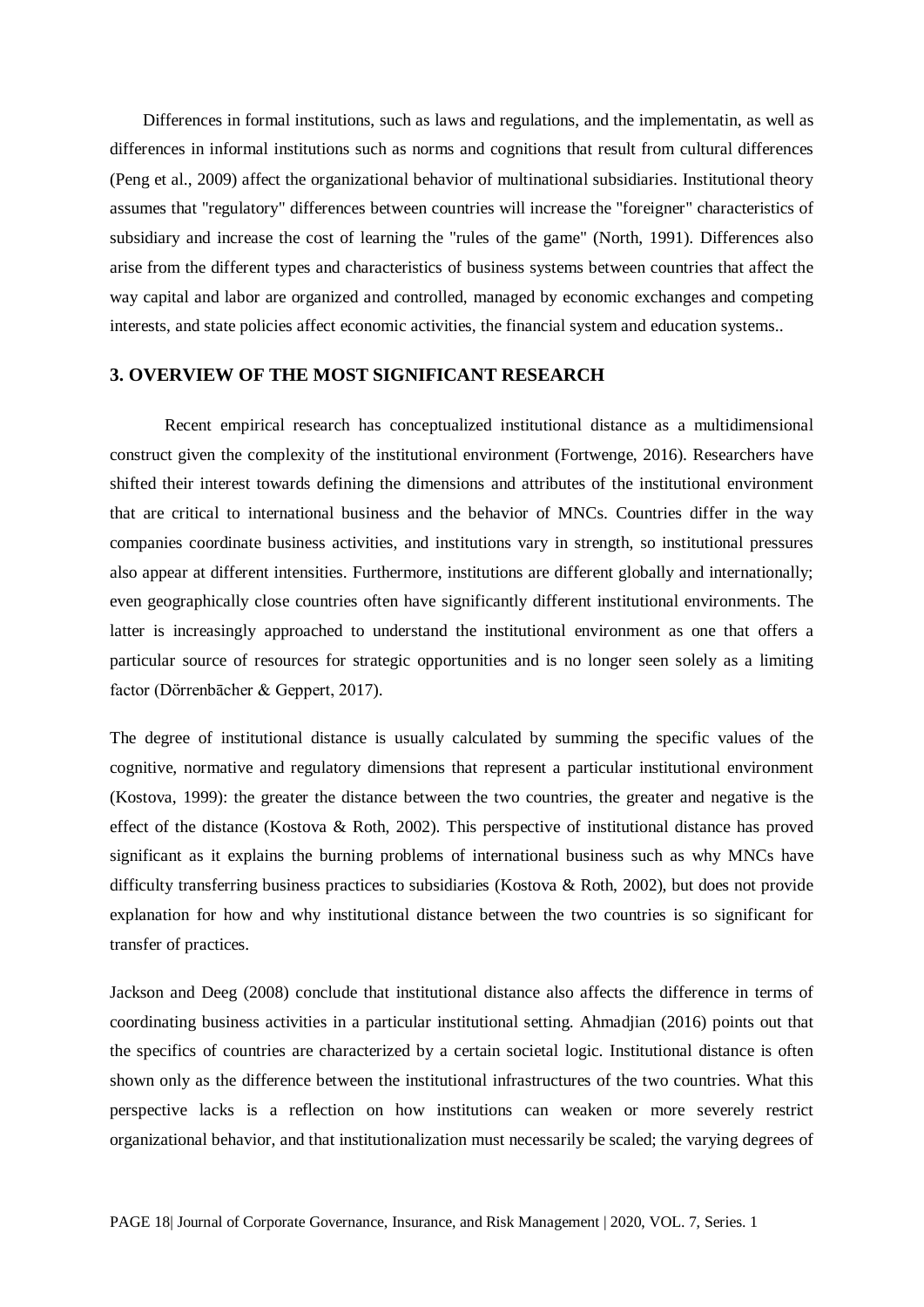power of institutions differently affect the behavior of international subsidiary, so context is very important to observe (Faulconbridge & Muzio, 2015).

The Shirodkar and Konara (2017) study comprehensively analyzes the impact of formal institutional distance on the performance of multinational subsidiaries, and is driven by the increasing development and increasing influence that primarily formal institutions have on the institutional distance and multinational affiliate performance. The subsidiary's performance, as the dependent variable, was measured by the return on equity (ROE). The latent variable, formal institutional distance between the host country of the subsidiary and the parent company, was measured by the Dow index, the Kaufmann index, the Hoth index and the indices proposed by the International Country Risk Guide. Ownership was measured using dummy variables that take a value of 1 in case of wholly-owned subsidiary (i.e. 100% ownership) and 0 if the company is partially foreign-owned with at least a 10% interest. Experience in the host country was measured in years that subsidiary was present in the countries observed.

In the first hypothesis, they propose that greater formal institutional distance will negatively affect the performance of subsidiaries of MNCs in emerging markets. The hypothesis was accepted by results from 17 different countries showing that formal institutional distance was significantly negatively correlated with the performance of subsidiaries operating in Central and Eastern Europe. They conclude that new markets create an environment where differences between the regulatory framework of the host country and the country of origin sublimate the characteristics of the foreigner. The results also confirm that new markets represent a unique context in which potential opportunities are arising from differences in institutions, as some authors have argued, are not directly linked to achieving competitive advantage.

The second hypothesis assumes that the negative effect of the formal institutional distance on subsidiary performance may be partially mitigated by a partial subsidiary ownership. They conclude that the negative effect of formal institutional distance on subsidiary performance is stronger for wholly-owned subsidiaries, whereas for partially domestic-owned subsidiaries, this effect is not statistically significant, leading to diametrically opposite conclusions from those studies that use a (too) general context ( exploring only one country of origin: Japan) and argued that the full ownership option improved the survival rate of subsidiaries in an institutionally distant context (Gaur & Lu, 2007).

Third hypothesis assumes that the negative effect of formal institutional distance can be mitigated with greater experience of the subsidiary in the host country, and the results supported the hypothesis. Institutional distance has a strong negative impact on the activity of new subsidiaries in the market, and this negative effect diminishes over time and with the longer presence of the subsidiary in the new environment. Although previous studies have theorized that experience decreases with liability of foreigness, these authors were the first to empirically prove it. This is confirmed and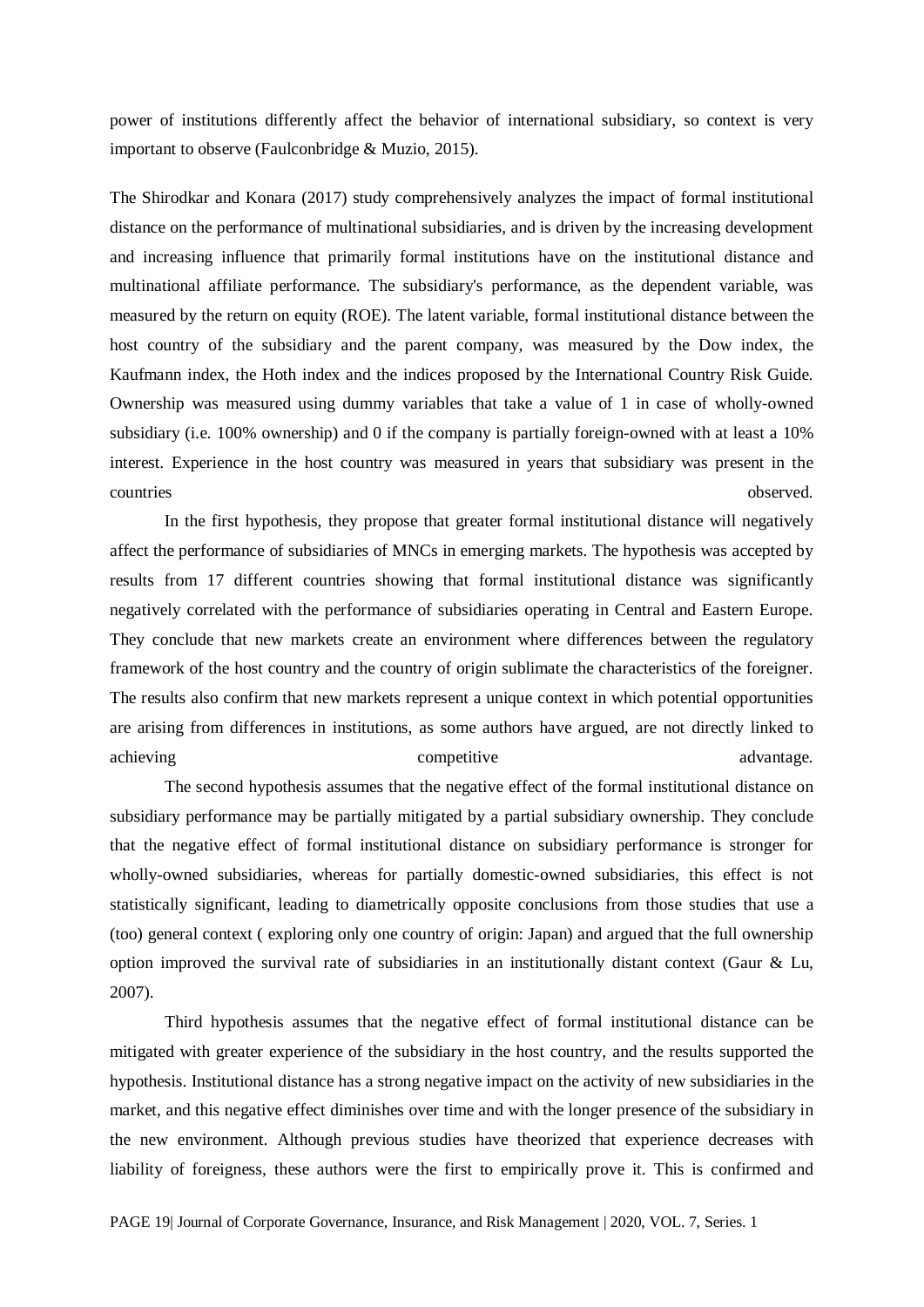elaborated that with greater experience and knowledge acquired by the subsidiaries they would be perceived as legitimate and would incorporate into the social and political contexts of the host countries, which will ultimately have a positive impact on the affiliates' business performance.

Salomon and Wu (2012) argue that foreign companies from institutionally distant countries use experience to learn more about the institutional environment of the host country and, as a result, do not need to rely on imitation of the firm's domestic strategies in order to reduce foreigner characteristics; specifically they are interested in how two forms of experience, domestic competition and parent company experience, shape the impact of institutional distance on local isomorphism, and select U.S. bank branches from 1978 to 2006 as a sample.

The US banking industry is highly regulated and banks are facing strong pressures to adapt to the institutional environment (Miller & Eden, 2006). Banks are not only influenced by regulatory component of the environment, but they must also be keenly aware of the fact that legitimacy has been attained, so authors Salomon and Wu conclude that this industry offers an appropriate environment for studying isomorphic foreign enterprise strategies. In particular, they argue that foreign firms from institutionally distant countries are more likely to adopt a local isomorphism strategy in order to gain legitimacy and mitigate the liability of foreigness, and the authors apply a multidimensional approach since previous research has focused on looking at only one dimension and its impact on organizational behavior.

They use an isomorphic local strategy as a dependent variable which they measure as similarity between the asset portfolios of a foreign bank and a domestic US bank on an annual basis. Measurements of banks' asset portfolios are categorized by Miller and Eden (2006) based on their distribution into eight categories: commercial loans, real estate loans, consumer credit, other loans and leases, cash, overnight loans, securities and fixed assets. They set the institutional distance as an independent variable and apply a multidimensional measurement approach. Institutional distance is measured through: cultural distance using Hofstede's dimensions of culture; they measured the economic distance by financial market orientation using the ratio of market capitalization to GDP divided by the ratio of bank loans to the private sector and GDP; regulatory distance is measured through bank regulations, banking regulations, competition rules and capital rules, and the authors set their own measure of regulatory distance; they measured political distance as the absolute value of the CHECKS index, which captures the total level of political volatility within the country and measures the number of veto participants, assuming that more veto players will mean more rigorous verifications and controls, which will also affect predictability political environment between the country of origin of the foreign bank and the United States. To measure the ability of foreign bank subsidiaries to gain experience by learning from their home country competitors, the authors create a measure that captures the experience of banks from the same homeland based on the time of competitors' presence in the observed statistical area; they defined competition experience as "the cumulative years of experience that banks from the same homeland have in the same statistical area at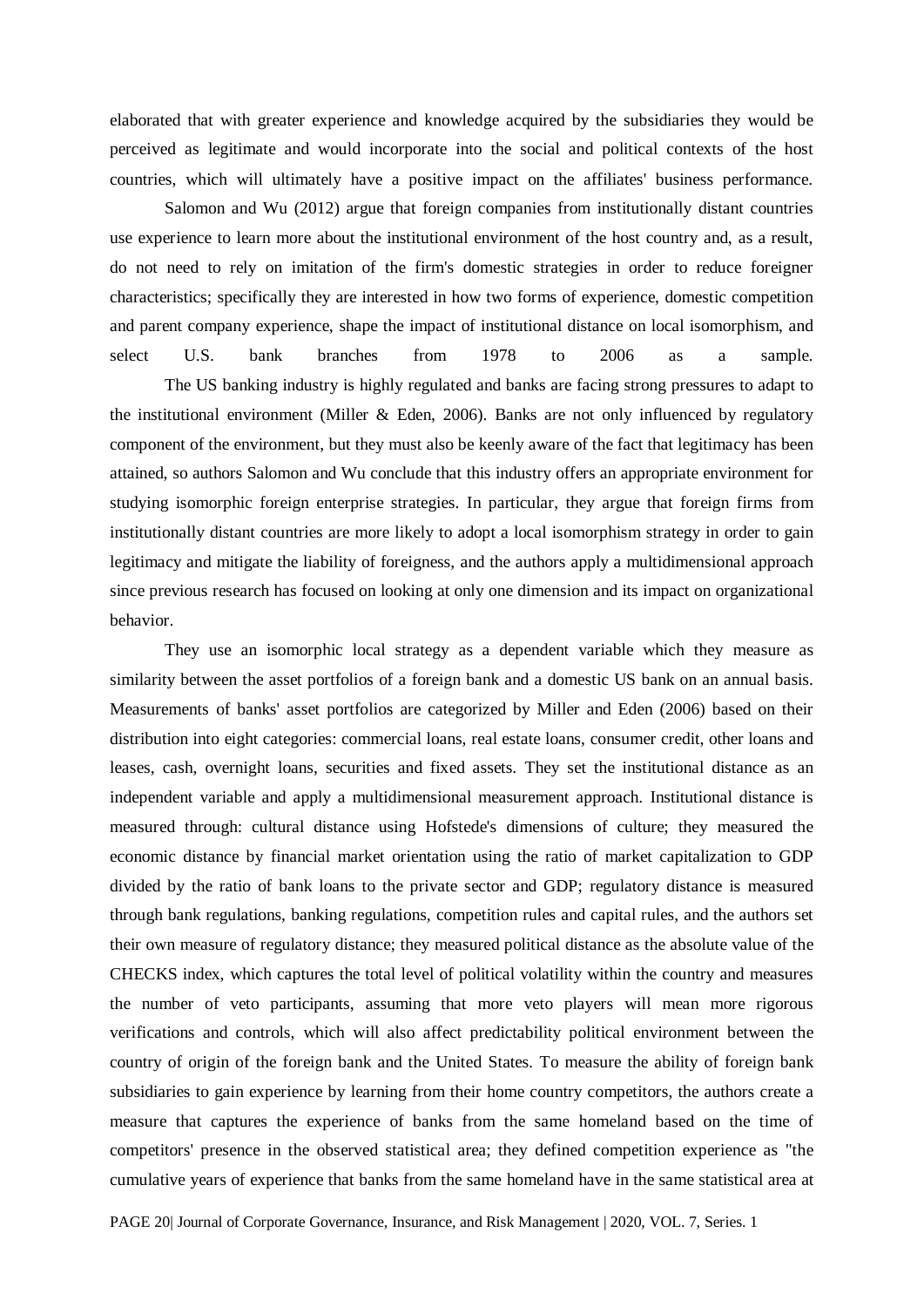time t". Since a bank may open banking institutes before establishing a branch, it is possible that experience prior to establishing a branch may help in opening the first branch. In addition, as the measure of the firm's own business experience varies over time, it covers additional banking institutions established by the bank after opening a branch, since a bank with more institutes can use its understanding of the local market to change its business strategy.

The authors hypothesize that the difficulties of doing business in the host country are likely to increase with the institutional distance between the host and the country of origin, and as a result, are more likely to opt for local isomorphism as a mitigating strategy to gain legitimacy. In line with this hypothesis, they conclude that the foreign bank strategy adopted is similar to that of local US banks, as cultural, economic and regulatory distances between the country of origin and specifically the United States of America increase. But they cannot conclude the same for a measure of political distance, citing as a possible reason that foreign firms do not use local isomorphism to mitigate the influence of political distance. Nevertheless, the results generally support the assumption that institutional distance influences the chosen business strategy of foreign firms. They further hypothesize that applying the experience of foreign firms from institutionally distant countries (domestic competitors and their own enterprise operations) will benefit more than those firms of institutionally similar countries that enjoy the privilege of less reliance on isomorphic local strategies. Empirical results neither systematically supported these hypotheses, nor that the experience of institutionally distant countries would direct or influence local isomorphism.

This suggests that the strategies used by foreign companies are relatively sustainable and resilient; in the long run, institutional distance influences strategic commitment given that companies are faced with initial strategic commitments that must be fulfilled. However, it has been empirically confirmed that the experience of owning a business has an impact on cultural distance, implying that companies can blend in with the local cultural environment, as accumulating experience and increasing understanding of the local environment provides some breadth in strategy selection.

The research of Solomon and Wu (2012) is a multiple contributor to the institutional literature: the research proves that there is significant heterogeneity in isomorphic strategies, and the results suggest that local isomorphism strategies do not suit all firms equally; foreign companies from more remote institutional environments will find it useful to imitate local competitors. Furthermore, this research examines the impact of institutional distance on the specific operational decisions that companies make in the host country; research to date has examined the impact of institutional distance on site selection or market entry strategy, however, this is the first study to directly contrast institutional distance and local institutional isomorphism. Finally, with this research, institutional distance was analyzed as a multidimensional construct, while the research to date has largely examined one dimension: the cultural, economic or political dimension separately.

Finally, the results of this research suggest that institutional distance influences the final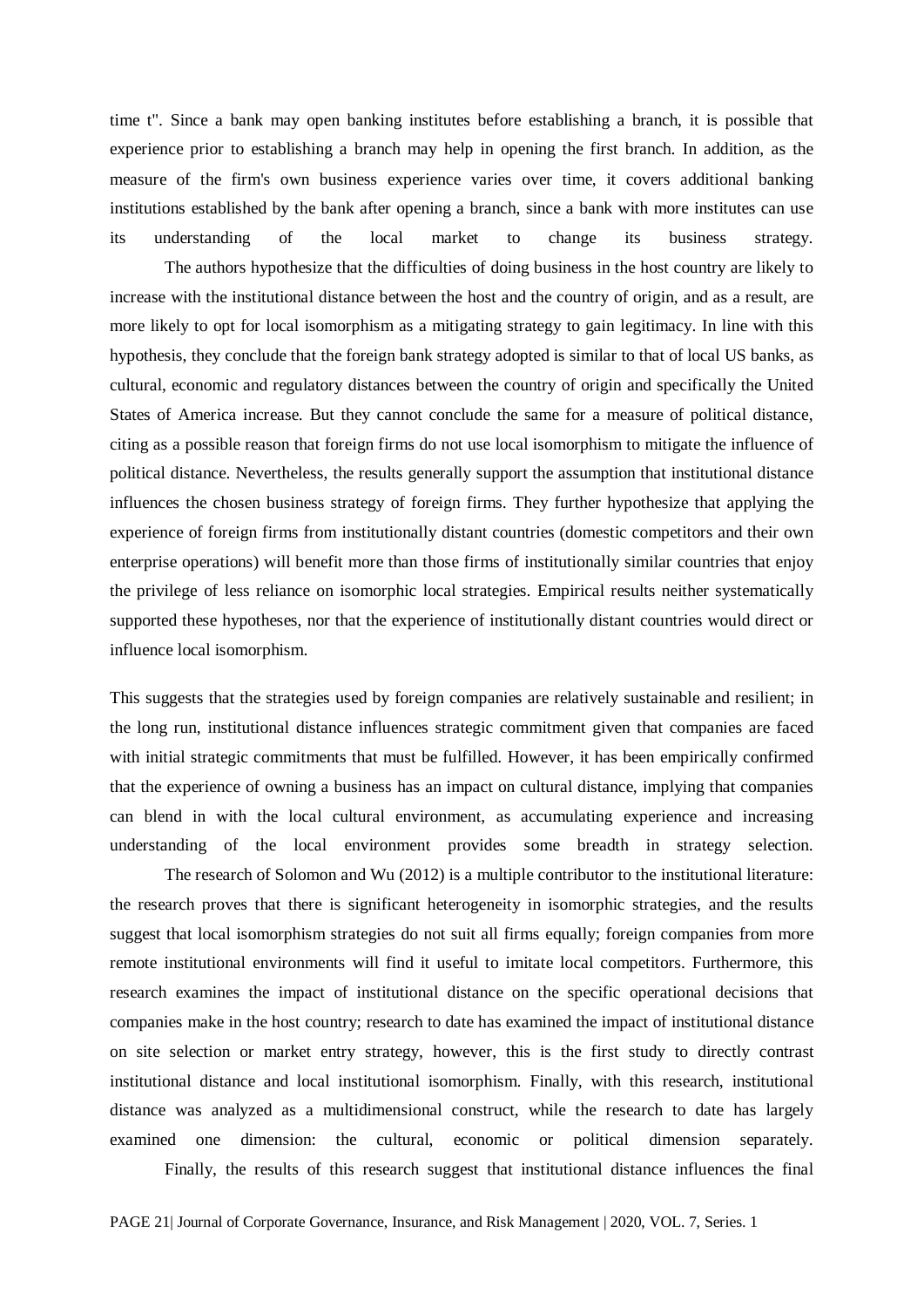choice of a foreign firms' strategy and that in the future, institutional distance should be viewed as a multidimensional construct. More precisely, research indicates that while a local isomorphism strategy may help firms (especially managers) from institutionally distant countries to quickly establish legitimacy, managers must be aware that such a commitment potentially imposes a specific strategic direction on future business, since adopting a local isomorphism strategy in the short term may limit the ability enterprises in further progress.

# **4. CONCLUSION**

Looking at multinational companies from an organizational structure perspective, management is a complex task. Geographic distribution contributes to difficult coordination. Since multinational companies operate in at least two markets, they must comply with each of the regulatory requirements, legal frameworks, and each country's legal system is unique and specific. Geographical distribution implies a significant difference in legal systems and non-market institutions. The structures and practices of corporate governance can therefore vary considerably. The complexity of the international environment is also compounded by the fact that the international legal relationship is not clearly defined especially in the segments of jurisdiction, extraterritoriality, protection of intellectual property and in the segment of bribery and corruption.

Institutional distance is a key concept in international business and research since it can be argued that international management is indeed distance management. The interest in institutional distance does not diminish despite sensitization and a stronger interest in managing sociocultural differences, which undoubtedly means that distance will continue to be an important construct when managing and studying multinational affiliates.

## **REFERENCES**

.

Ahmadjian, C. L. (2016). Comparative institutional analysis and institutional complexity. Journal of Management Studies, 53 (1): 12-27.

Dörrenbācher, C., Geppert, M. (2017). Multinational corporations and organization theory: An introduction to post-millennium perspectives. U Dörrenbācher, C., Geppert, M. (Eds.), Multinational corporations and organization theory: Post-millennium perspectives. 3–42.

Eden, L., Miller, S. R. (2004). Distance matters: liability of foreignness, institutional distance, and ownership strategy. Advances in International Management, 16 (4), 187-221.

Edwards, T., Kuruvilla, S. (2005). International HRM: National Business Systems, Organizational Politics and the International Division of Labor in MNCs. International Journal of Human Resource Management, 16 (1), 1-21

Faulconbridge, J., Muzio, D. (2015). Transnational corporations shaping institutional change: The case of English law firms in Germany. Journal of Economic Geography. 15 (6), 1195-1226.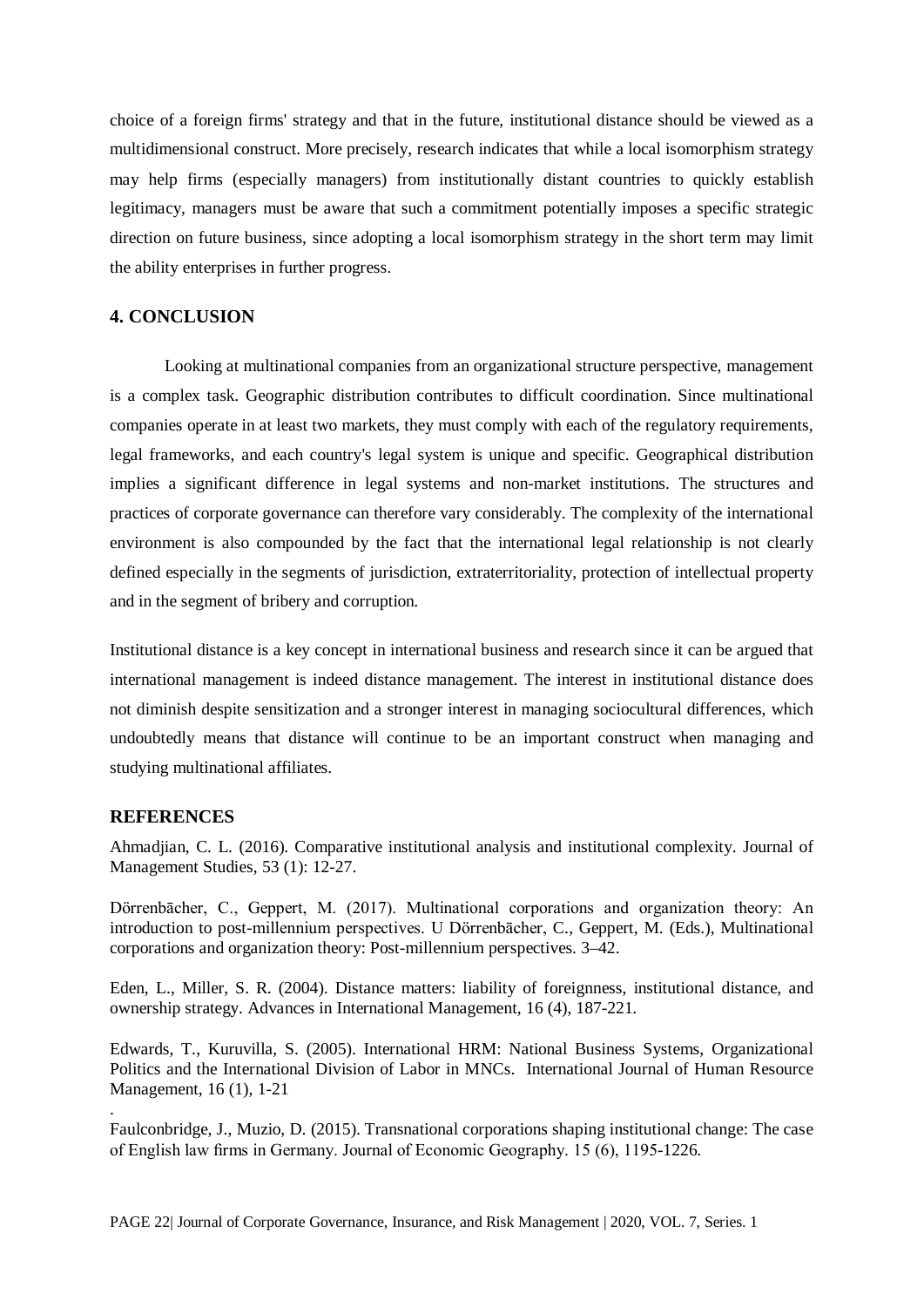Fortwengel, J. (2016) Understanding When MNCs can Overcome Institutional Distance: A Research Agenda. Management International Review, 57, 793-814.

Gaur, A. S., Lu, J. W. (2007). Ownership strategies and survival of foreign subsidiaries: impacts of institutional distance and experience. Journal of Management, 33(1), 84–110.

Hall P. A, Soskice D. W., (2001). An introduction to varieties of capitalism. In Varieties of Capitalism: The Institutional Foundations of Comparative Advantage. Oxford University Press: New York.

Jackson, G. (2010). Actors and institutions. u G. Morgan, J. Campbell, C. Crouch, O. K. Pedersen, R. Whitley (Eds.), The Oxford handbook of comparative institutional analysis (str. 63–86). Oxford: Oxford University Press.

Jackson, G., Deeg, R. (2008). Comparing capitalisms: Understanding institutional diversity and its implications for international business. Journal of International Business Studies, 39 (4), 540–561.

Kostova, T. (1999). Transnational transfer of strategic organizational practices: A contextual perspective. Academy of Management Review. 24 (2), 308-324.

Kostova, T., Roth, K. (2002). Adoption of an organizational practice by subsidiaries of multinational corporations: Institutional and relational effects. Academy of Management Journal, 45 (1), 215-233.

Kostova, T., Roth, K., Dacin, T. (2008). Institutional theory in the study of multinational corporations: A critique and new direction. Academy of Management Review, 33 (4), 994-1006.

Kostova, T., Zaheer, S. (1999). Organizational Legitimacy Under Condition of Complexity: The Case of the Multinational Enterprise. Academy of Management Review, 24 (1), 64–81.

Larsen, M. M., Manning, S. (2015). Does Institutional Distance still matter? Industry standards and global sourcing location choices. Academy of International Business: Best Paper proceedings.

Mahoney, J., Thelen, K. (2010). Explaining institutional change: Ambiguity, agency, and power. New York: Cambridge University Press.

Micelotta, E., Lounsbury, M., Greenwood, R. (2017). Pathways of institutional change: An integrative review and research agenda. Journal of Management, 43 (6), 1885-1910.

Miller, S. R., Eden, L. (2006). Local density and foreign subsidiary performance. Academy of Management Journal, 49 (2), 341–355.

North, D. C. (1991). Institutions. The Journal of Economic Perspectives, 5 (1). 97-112.

Pattnaik, C., Choe, S., Singh, D. (2015) Impact of host country institutional context on subsidiary performance. Management Decision, 53 (1), 198-220.

Peng, M. W., Li, S. S., Pinkham, B., Chen, H. (2009). The institution-based view as a third leg for a strategy tripod. Academy of Management Perspectives, 23 (3), 63–81.

Rosenzweig, P. M., Singh, J. V. (1991). Organizational environments and the multinational enterprise. Academy of Management Review. 16 (2), 340-361.